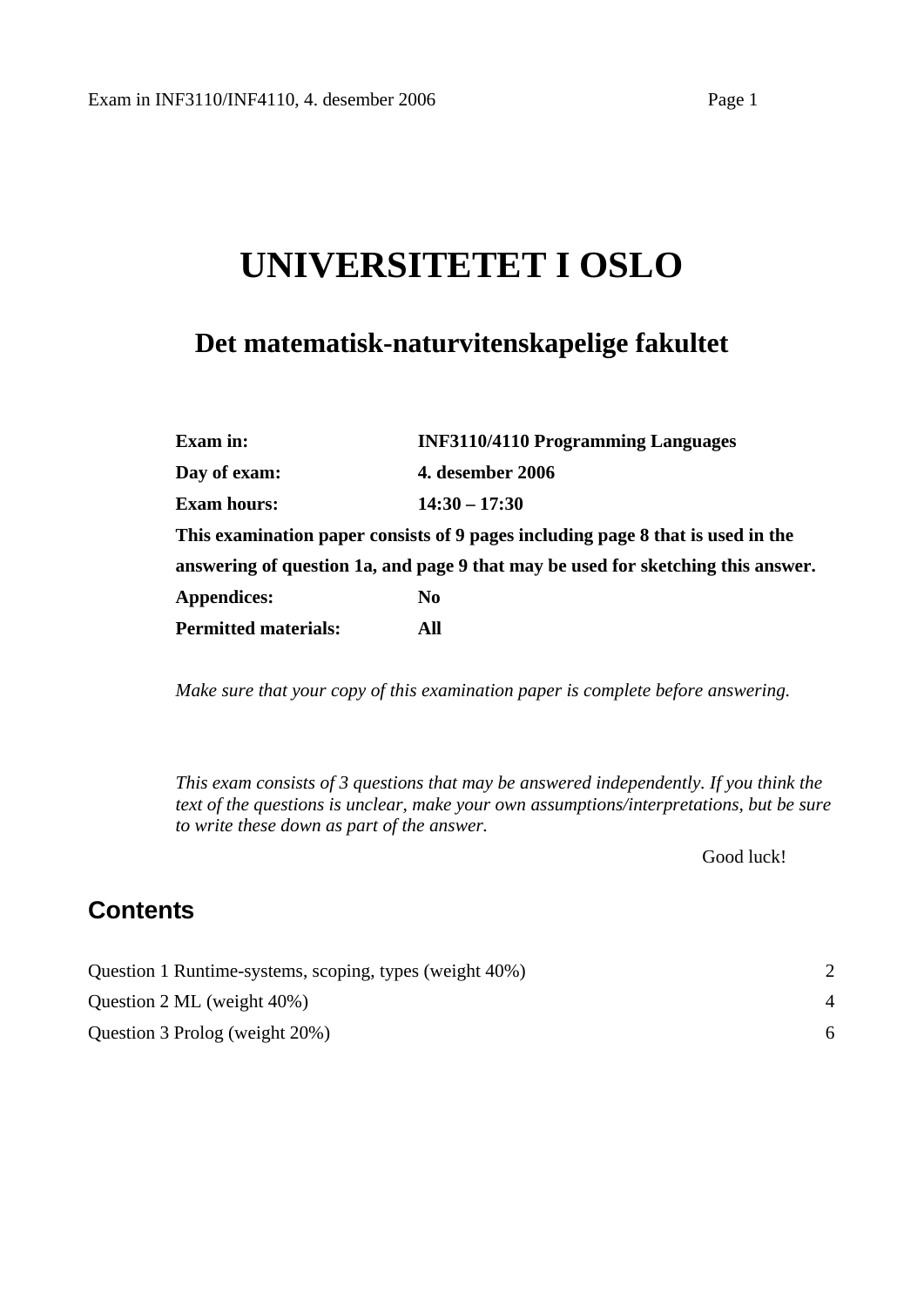## <span id="page-1-0"></span>**Question 1 Runtime-systems, scoping, types (weight 40%)**

#### **1a**

*NB.: This part of question 1 is answered by filling in values and links in the figure at page 8, and deliver it together with the rest of the answers! Remember to fill in candidate number and date!* 

In the following Java-like program we use redefinition (overriding) of a virtual method change. Note that the class  $\overline{A}$  is defined locally to Circle, and that the subclass  $\overline{B}$  is defined locally to the method fromAtoB. The call of the method super.change() implies call of the method as it is defined in the superclass, not as redefined in B.

The program execution is started by execution of the main method in the class Program.

```
class Program { 
   public static void main(String[] args) { 
    Circle rCircle= new Circle(); rCircle.change(2);
   } 
} 
class Circle { 
   int r; 
  Circle() \{r = 1\} class A { 
    void change(int p) {r = r + p;}
 } 
  A rA = new A();
   void change(int p){ 
   int r = pi rA.change(p); 
    fromAtoB(); 
   rA.change(p); // (*)
   } 
   void fromAtoB(){ 
     class B extends A { 
       void change(int p){ 
        int j = r;
         super.change(p); 
        r = r + j;
       } 
     } 
    B rB = new B();
    rA = rB;
   } 
}
```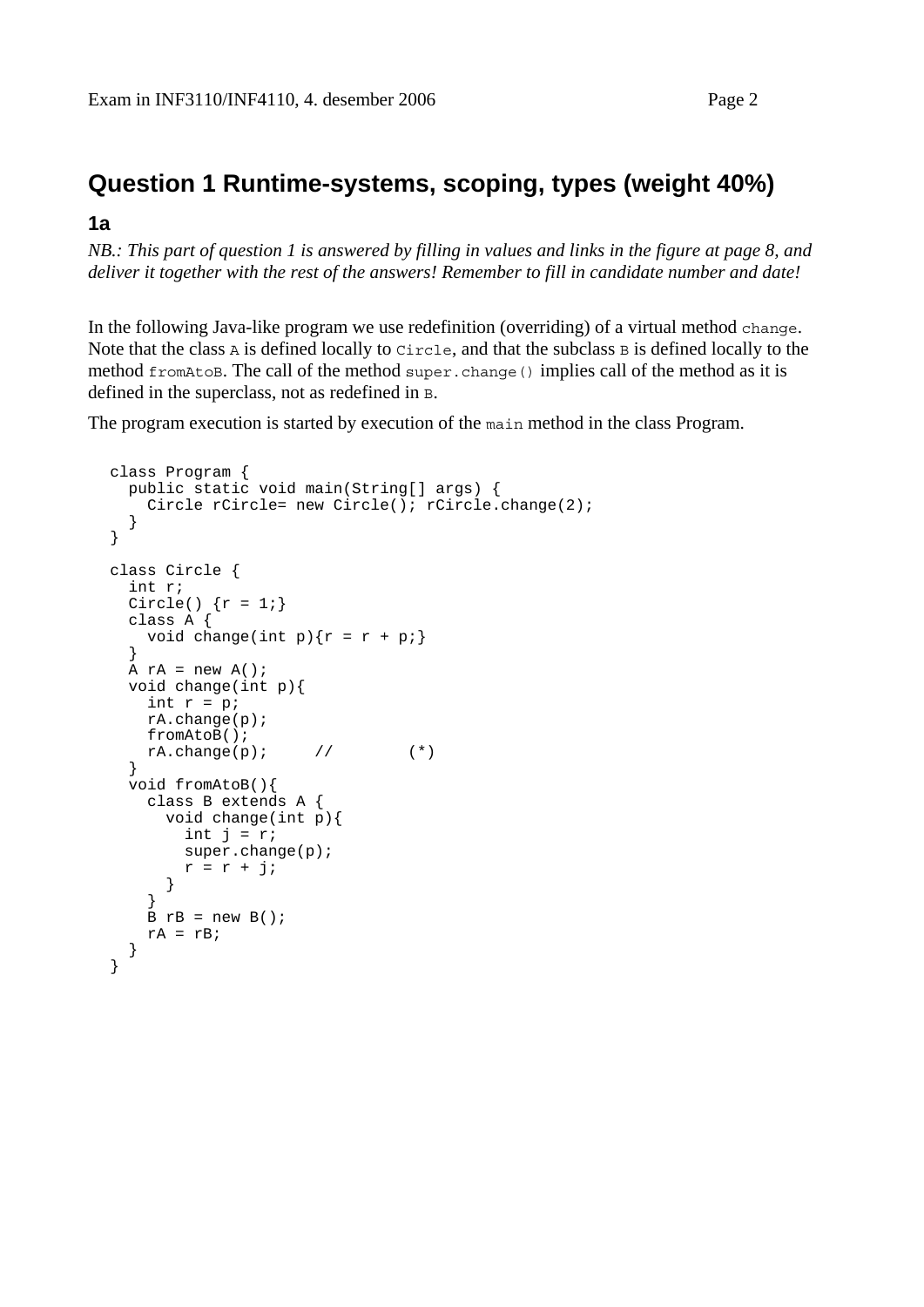We assume that the language has static scoping. Put in values on parameters, references, and variables, access links and control links in the activation blocks and in objects as they are when the activation record for the call  $rA$ . change (p) in the line marked with  $(*)$  is on top of the stack. Put in values and links as they are just before the change method exits. The figure below contains activation blocks that may be on the stack (which means that they will not all be there). Some of the links and references are put in already. Assume that there has been no garbage collection.

The activation block for main has for simplicity reasons no access link.

The access link for an object denotes the instance that represents the textually enclosing block (that is object for an enclosing class or activation block for an enclosing method).

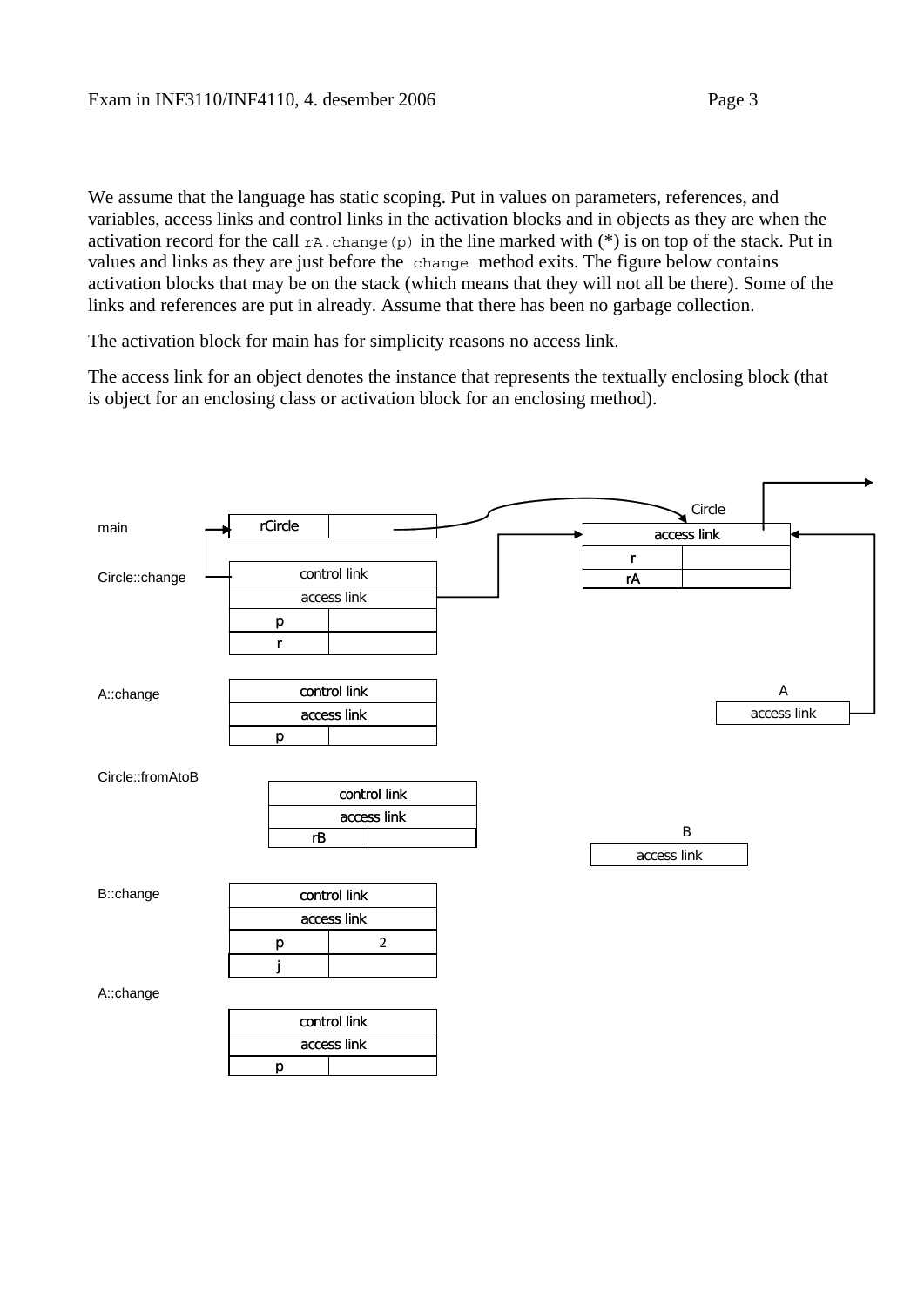#### **1b**

Assume that we have the following classes:

```
 class Point { 
   int x,y; 
  Point(int px, int py) \{x = px; y = py\} } 
 class ColoredPoint extends Point{ 
   Color c; 
  ColoredPoint(int px, int py, Color pc) \{x = px; y = py; c = pc\} } 
 class Circle { 
   Point center; 
   int radius; 
  Circle(Point p, int r) {center = p; radius = r;}
   Point getCenter() {return center} 
 void setCenter(Point p) \{center = pi\} } 
 class ColoredCircle extends Circle{ 
  ColoredCircle(ColoredPoint cp, int r) {center = cp; radius = r; }
   ColoredPoint getCenter() {return (ColoredPoint)center} 
  void setCenter(? p) \{center = pi\} }
```
and two references:

 Point somePoint; Circle someCircle;

Note that the type of the parameter p in the last method set Center shall be '?' – this is used in b).

#### **a)**

This language allows that a redefinition (overriding) of a method changes the return type. This has been done for the method getCenter. Will it be so that the statement

somePoint = someCircle.getCenter()

in all cases will be type correct and can be checked at compile time, that is for all possible values of someCircle (apart from the case where someCircle does not denote any object), or is a runtime type check required?

Give a short (3-4 sentences) explanation of the answer.

#### **b)**

Which type shall be at the point marked with '?' in order that the following statement

someCircle.setCenter(somePoint)

in all cases will be type correct and can be checked at compile time, that is for all possible values of someCircle (apart from the case where someCircle does not denote any object)?

Give a short (3-4 sentences) explanation of the answer.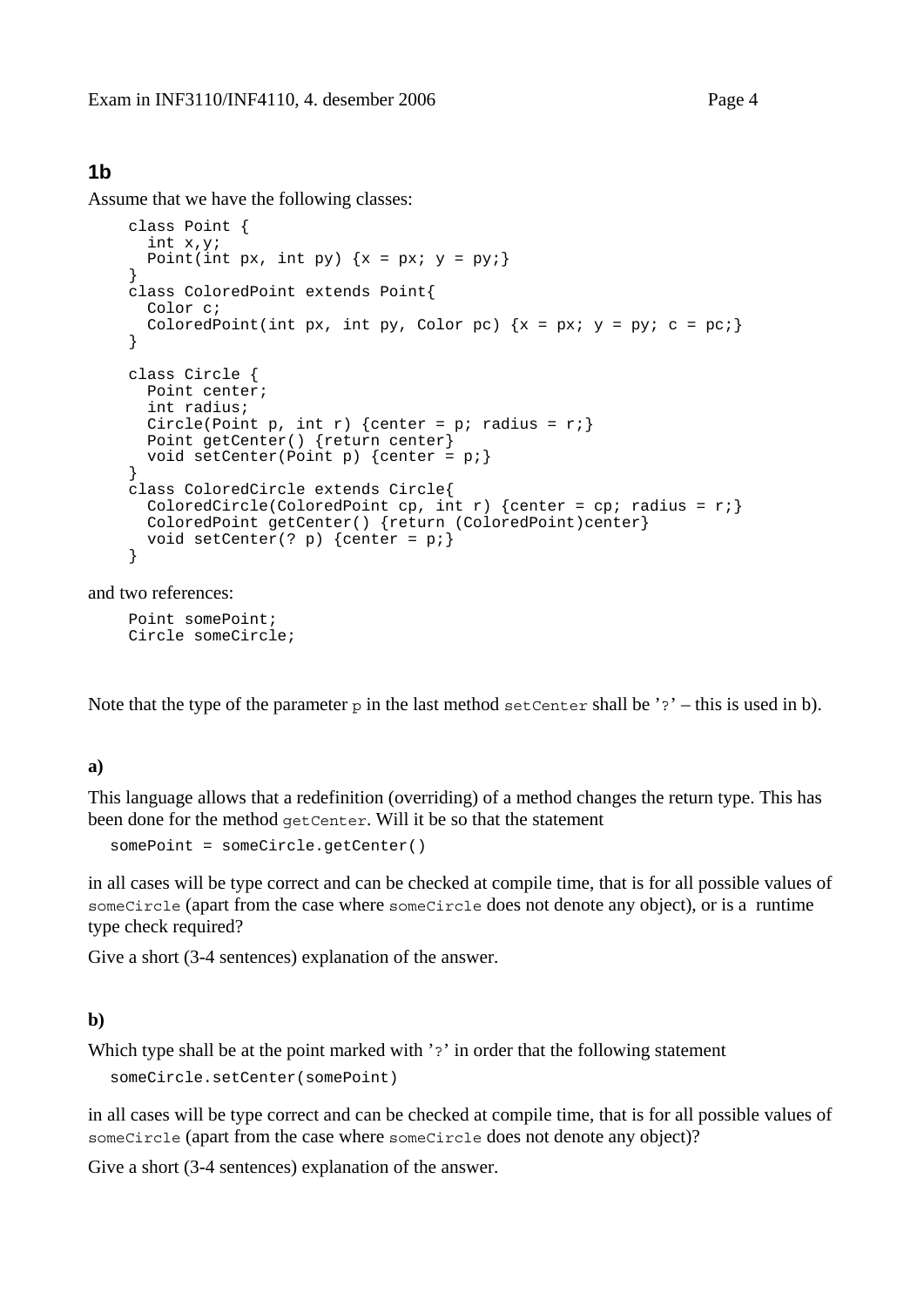## <span id="page-4-0"></span>**Question 2 ML (weight 40%)**

Note that your ML-function definitions must be purely functional, imperative constructs are not allowed, specifically you may not use reference types or while loops. In the definition of functions, you may use functions you have been asked to define earlier in the exercise even if you did not manage to define them.

#### **2a Basic functions**

**a)** Define the ML-function

fun  $max(i:int, j:int):int = ...$ 

which returns the largest of i and j.

**b)** Define the ML-function

fun  $maxlist(i1:int list):int = ...$ 

which returns the largest integer in the list il. The function should return the value 0 if the list is empty.

**c)** Define the ML-function

fun sumlist(il:int list):int =  $\dots$ 

which returns the sum of the integers in the list.

#### **2b Higher-order programming**

Recall the function *map*:

map: ('a -> 'b) -> 'a list -> 'b

which has the following definition in ML:

fun map  $f[] = []$  $\lceil \begin{array}{c} 1 \text{ map } f(x \colon x) = (f(x) \colon x \text{ map } f(x) \leq f(x) \end{array} \rceil$ 

*map* applies a function to every element of a list and returns a list of the function's results.

Define the ML-function

mapFirstTwo:  $(a * 'a -> 'b) \rightarrow 'a$  list  $\rightarrow 'b$  list

which works like map except that the function argument is always a function of two arguments (like the operator +). Use the first and second elements of the list argument as the first pair of arguments to the function argument, then the second and third elements, then the third and the fourth, and so on. If there are fewer than two elements in the list, the empty list should be returned. Here is an example: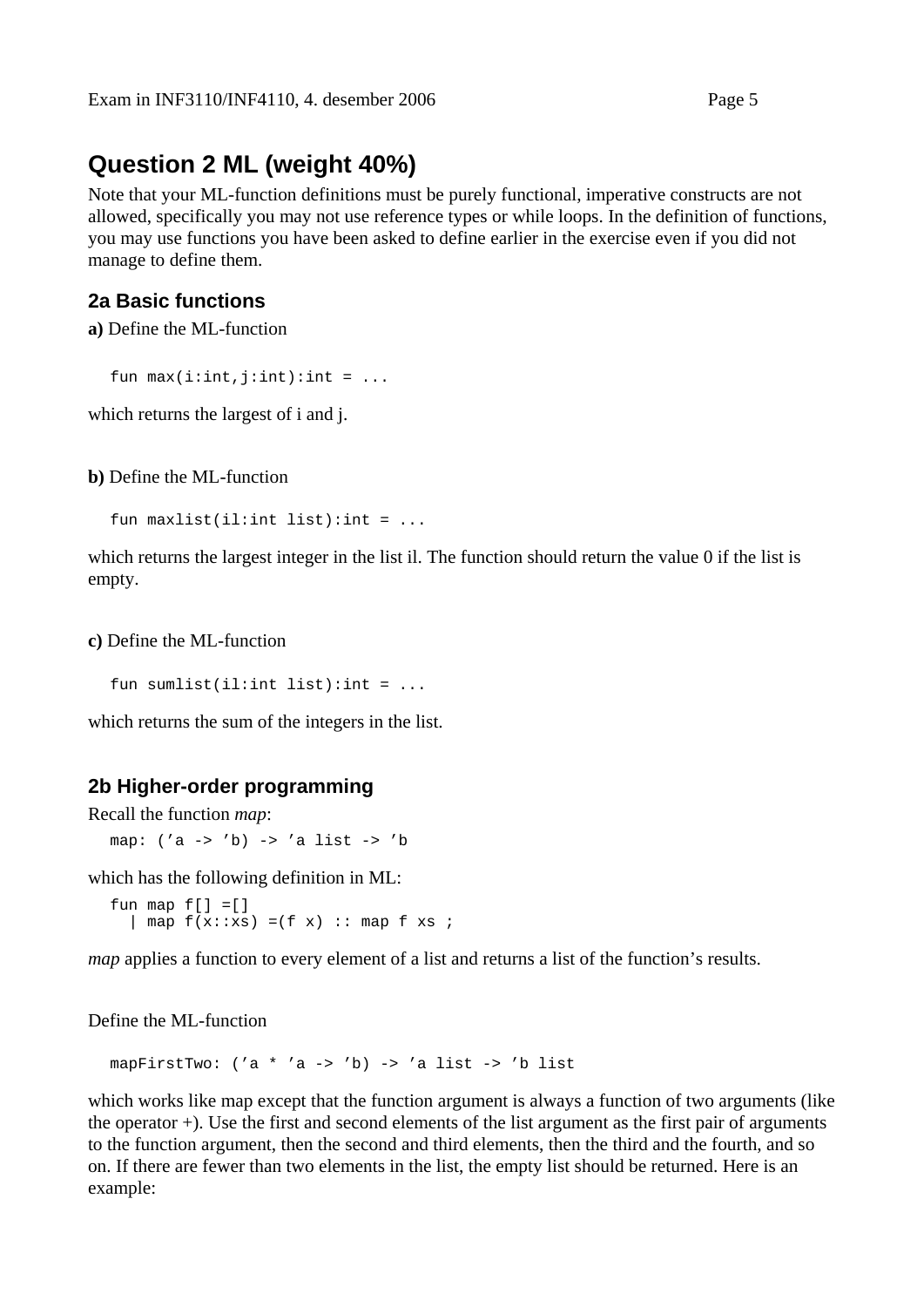<span id="page-5-0"></span>mapFirstTwo (op +) [2,3,4,5,7] ---> [5,7,9,12]

#### **2c Terms**

A *term* consists of function symbols (*f,g,h*), variables (*x,y,z*) and constants (*a,b,c*). Examples of terms are:  $a()$ ,  $f(a)$ ,  $f(x, y)$ , and  $f(g(a, b), h(c, d))$ . Note that for the sake of simplicity we sometimes omit () from constants,i.e. we write *a* instead of *a*().

In ML, terms can be represented with the following recursive datatype:

datatype Term = Term of (string  $*$  (Term list));

**a)** Give ML values for the terms:

1.  $f(a)$ : val  $fa = ...$ 2.  $f(x,y,z)$ : val  $fxyz = ...$ 3.  $f(g(a,b), h(c,d))$ : val fgh = ...

The datastructure for Term is a multibranching tree. I.e. every node may have any number of children. We want to calulate the height of a tree: A tree with no children has height 1 and generally the height of a tree is  $1 +$  the height of the highest of its children.

**b)** Define the ML-function

val height=fn: Term -> int

which calculates the height of a Term.

Example: For the three terms you gave values for in a), height should return 2, 2, and 3.

## **Question 3 Prolog (weight 20%)**

The University of Oslo keeps records of student results. This is done by storing a list of Prolog facts. Here is an example of facts indicating exam results:

```
res(ola,inf3110,a). 
res(ola,inf2200,b). 
res(ann,inf3110,c). 
res(ann, inf2200, f).
res(bob,inf3110,e). 
res(bob,inf2200,a). 
res(max,inf3110,d). 
res(max,inf2200,e).
```
The relation  $res(X, Y, Z)$  indicates that the candidate with name X has achieved the grade Z in the course Y. In this system we just store the best result so far, and do not store information about any other exam attempts.

#### **3a**

Write a query (and rules if necessary) to list all students who have taken the course inf3110.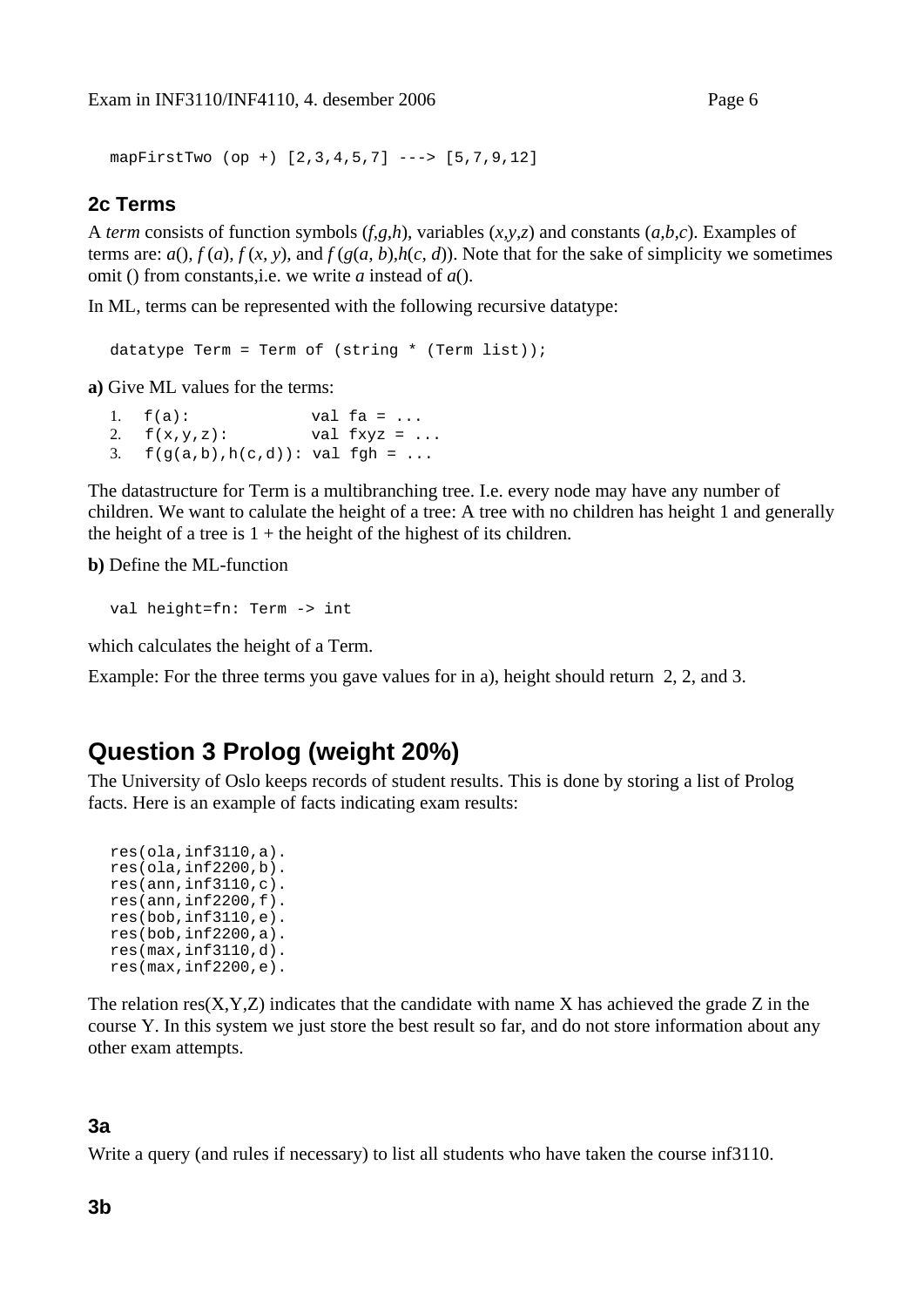Write a query (and rules if necessary) to list all students who have *passed* the examination for inf2200, i.e. who have achieved a grade better than f in the course.

### **3c**

A collection of res-facts is said to be OK if there is maximum one record per person per course and if all grades are either a,b,c,d,e or f.

Example: The collection of facts above would *not* be OK if we added either of the following two facts:

```
res(max,inf3110,a). 
res(bob,inf3110,k).
```
Write a query (and rules) to check that a collection of res-facts are OK.

### **3d**

This Prolog system is used when people apply for a job as teaching assistant to IFI-courses. We add two more relations: applied $(X, Y)$  holds if and only if person X has applied for the job as teaching assistant to course Y. Example:

```
applied(max,inf3110). 
applied(bob,inf3110). 
applied(ann,inf2200).
```
The system also keeps record of who have been teaching assistants in previous terms, the relation  $ta(X, Y, Z)$  holds if and only if person X was teaching assistant for course Y in term Z. Example:

```
ta(max,inf3110,h04). 
ta(ola,inf2200,h04). 
ta(ann,inf3110,v05).
```
For a person to be eligible for the job as teaching assistant to a given course, she must have applied for the job and passed the course (i.e. achieved a grade better than f). Since teaching assistant jobs are very popular, a person may only have the job once (i.e. one term). However if no one else has applied to the given course a person may get the position even if she has been a teaching assistant for the course before.

Define the relation:

```
candidate(X,Y)
```
which holds if and only if  $X$  is an eligible candidate for the posistion as teaching assistant in the course Y according to the criteria given above.

**Hint**: You might want to define a helper relation more ThanOneApplicant(X,Y) which is true if and only if there is more than one applicant to the post as teaching assistant for the course Y.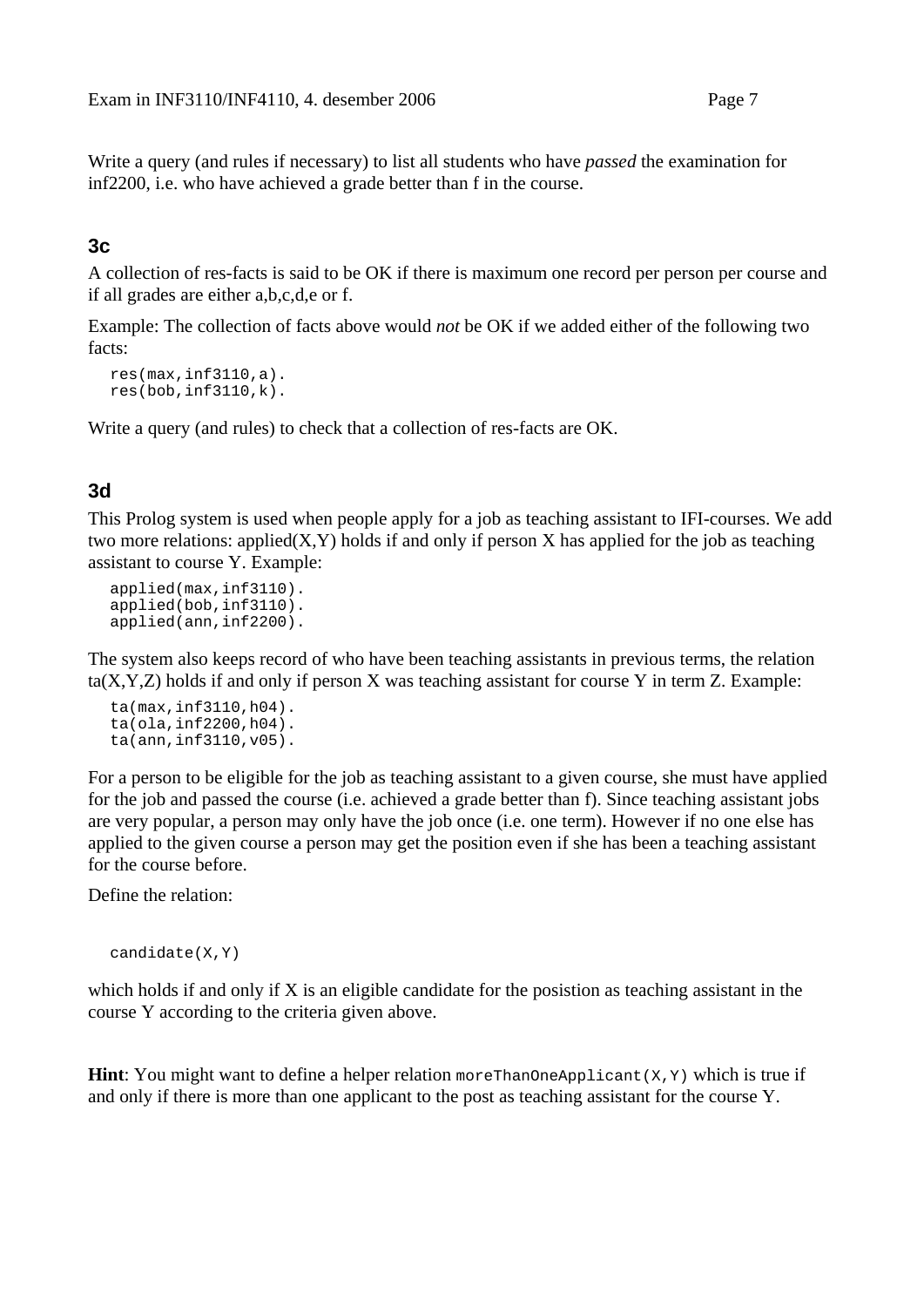## **Page for answering Question 1a Candid Candid**

| Page for answering Question 1a | Candidate no: |
|--------------------------------|---------------|
|                                |               |